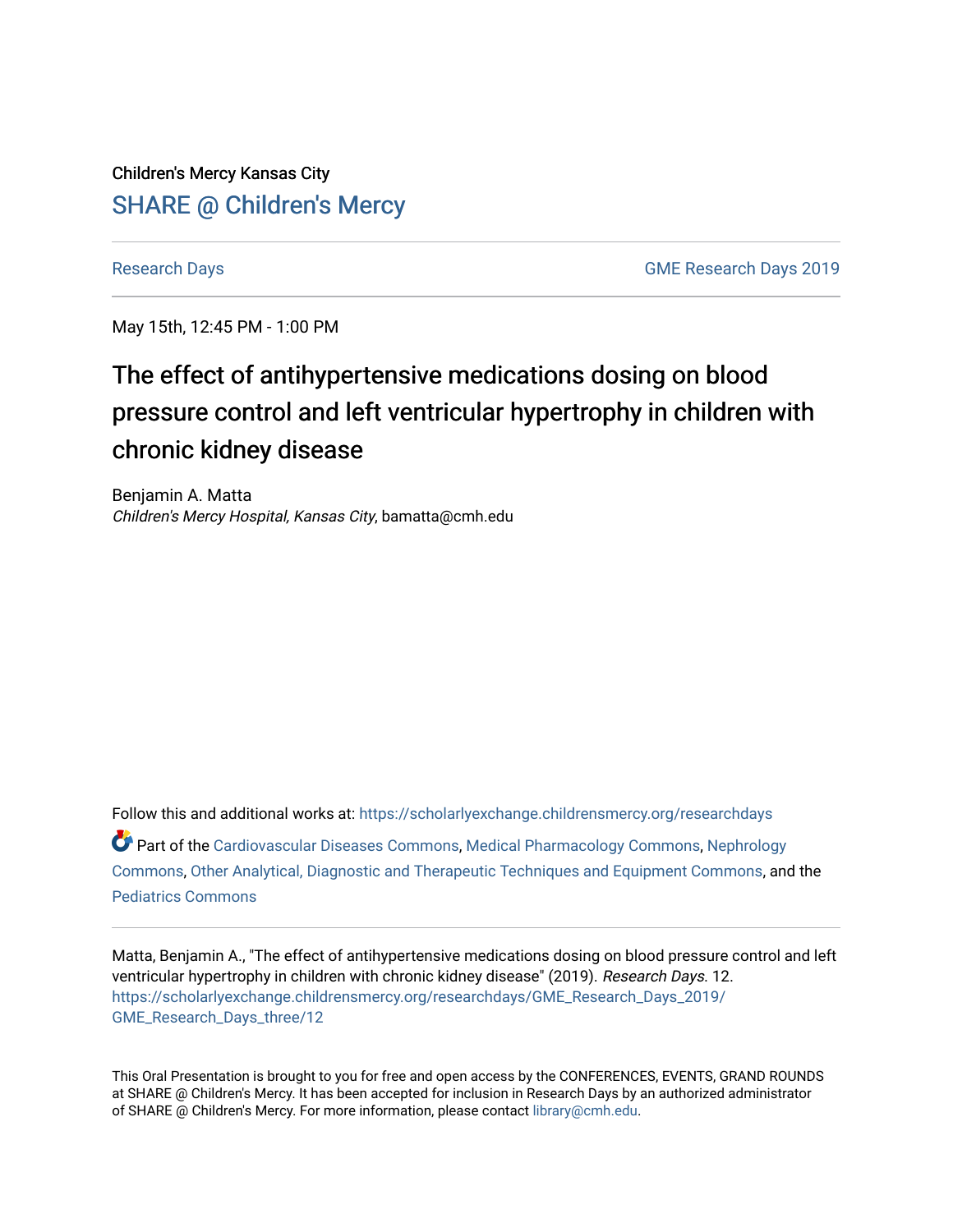## **Research Abstract Title**

### **Submitting/Presenting Author (must be a trainee):** Benjamin Matta, MD **Primary Email Address: bamatta@cmh.edu**

⎕**Resident/Psychology Intern X Fellow** 

**Primary Mentor (one name only):** Darcy Weidemann, MD **Other authors/contributors involved in project:** Srivastava, Tarak, MD; Warady, Bradley, MD; Alon, Uri S., MD; Vincent Staggs, PhD

#### **IRB Number: 18010022**

**Describe role of Submitting/Presenting Trainee in this project (limit 150 words):** Benjamin developed the research question, reviewed the background literature, obtained access to the CKiD data on which the research was based, and performed all data analysis with guidance from his mentor and the contributors.

#### **Background, Objectives/Goal, Methods/Design, Results, Conclusions limited to 500 words**

**Background:** Hypertension (HTN) is a major risk factor for poor cardiovascular and renal outcomes in patients with chronic kidney disease (CKD). A recent report from the Chronic Kidney Disease in Children (CKiD) study revealed a high prevalence of uncontrolled hypertension that may be in part related to suboptimal treatment. The influence of antihypertensive medication (antiHTN) dosing on blood pressure (BP) control and left ventricular hypertrophy (LVH) in the pediatric CKD population is unknown.

**Objectives/Goal:** To determine the role of antiHTN medication dosing and other possible factors on BP control and LVH in children with CKD treated for HTN.

**Methods/Design:** A cross-sectional analysis of children enrolled in the CKiD study at their 3rd visit. BP was defined as controlled (cHTN) or uncontrolled HTN (uHTN) based on casual BP and ABPM. uHTN included ambulatory HTN (AH) and masked HTN (MH). LVH was defined as LVMI >95th%-ile. The prescribed dose of each antiHTN drug was characterized by the newly developed Drug Dose Index (DDI). The DDI of an individual drug was defined as the ratio between the actual dose and the maximum reference dose (up to maximum of 1) given a patient's age, weight and eGFR. For patients taking multiple antiHTN drugs, the cumulative DDI (cDDI) was the sum of individual DDIs. Variables analyzed included: age, sex, race, glomerular vs non-glomerular etiology, UProt:Cr ratio, BMI category, eGFR and number of antiHTN agents. For statistical analysis t-test, ANOVA and chi-square test were used.